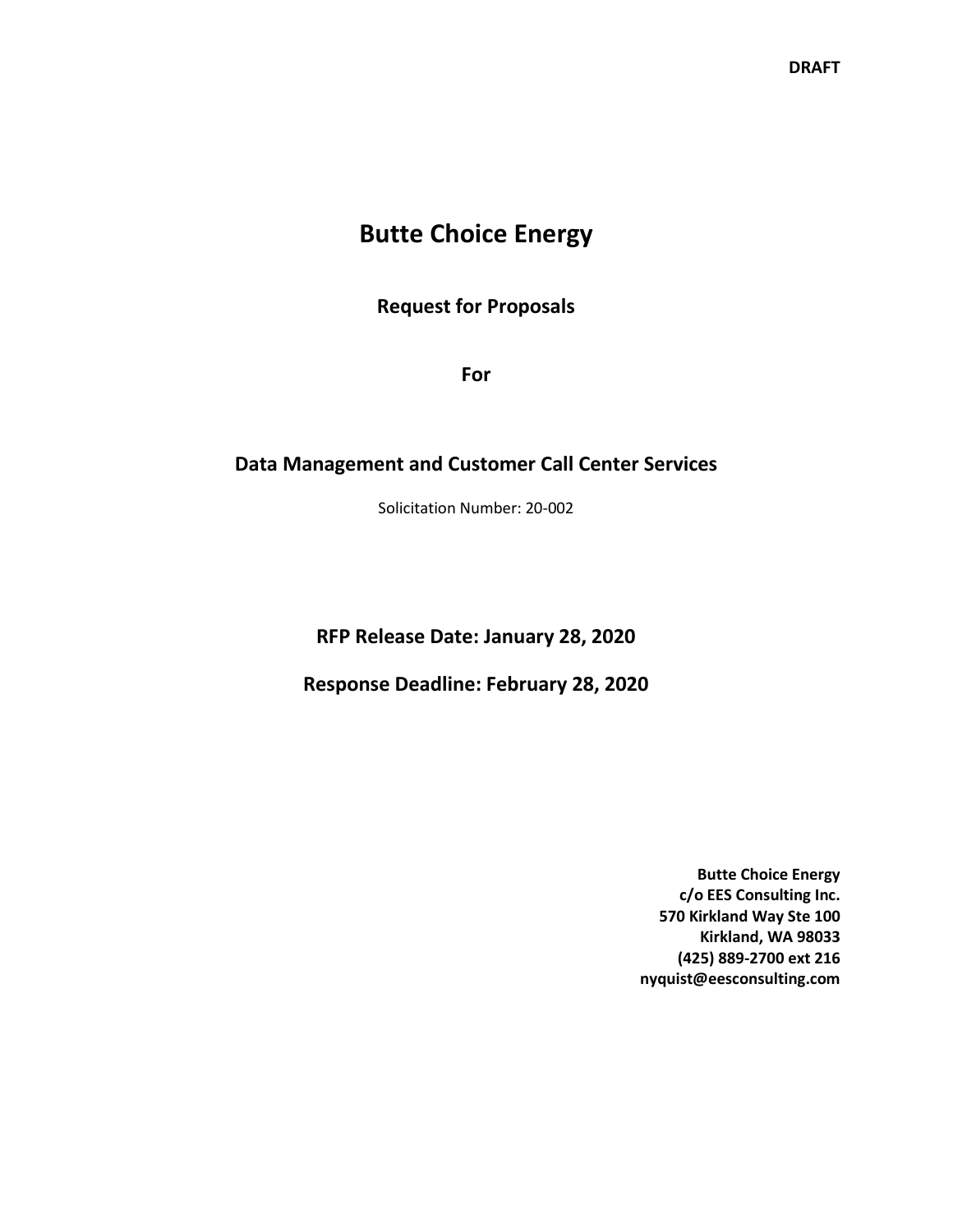# Table of Contents

| Appendix A: Questions Related to Data Management and Call Center Services  11 |  |
|-------------------------------------------------------------------------------|--|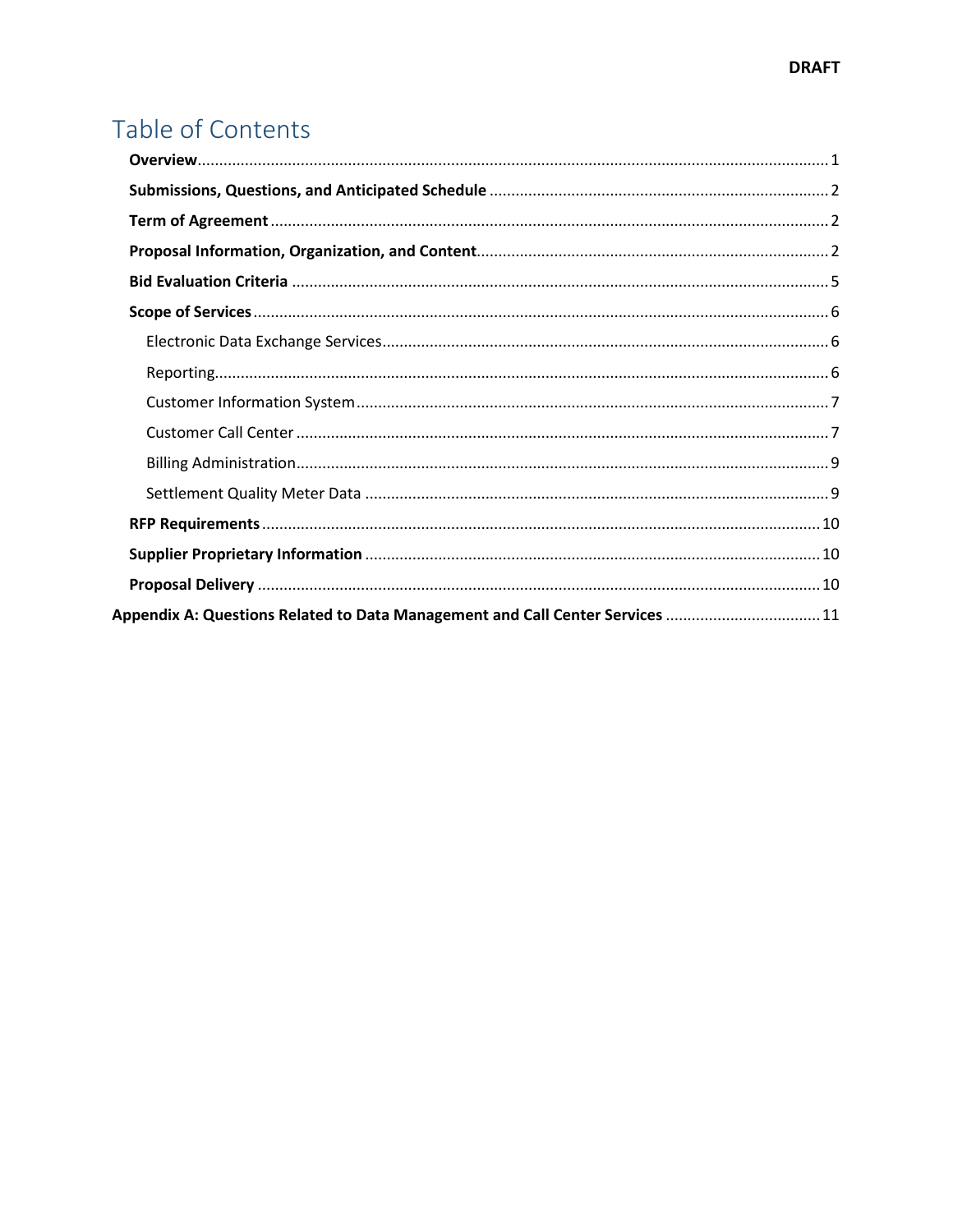## <span id="page-2-0"></span>**Overview**

Butte Choice Energy (BCE) is requesting proposals for data management and customer call center services to serve retail electric customers who will participate in BCE's Community Choice Aggregation Program. BCE is currently comprised of the County of Butte and the City of Chico. The Business Plan for BCE is available online at https://www.buttechoiceenergy.org/resources.

On November 18, 2019, two jurisdictions joined together to form a Joint Powers Authority to provide electric retail service to customers within their jurisdictions pursuant to California's Community Choice Aggregation (CCA) statutes. BCE's service area is the geographical area of the City of Chico and unincorporated Butte County, the electric customers of which (Except for direct access customers) are currently service by Pacific Gas & Electric (PG&E). BCE's implementation objectives are to 1) provide electric generation rates that are 3-4% lower than the generation rates offered by PG&E 2) offer a default product that is between 36-40% RPS qualifying renewable content at competitive rates, 3) offer voluntary products that are 50% and 100% renewable at competitive rates for comparable PG&E products, and 4) include local/regional resources as much as possible.

It is anticipated that BCE will ramp up to full operation in one phase. This RFP is intended to fulfill the needs of all anticipated BCE accounts. Phase 1 will initiate the operations of BCE and include all residential service accounts in BCE's service area. A timeline and summary of the expected characteristics of this phase is presented below as well as a load curve for this phase. 

| ESUMATED EIGENTE CONSUMPTION TO ANTICIPATED DUE ACCOUNTS |      |       |       |       |       |  |
|----------------------------------------------------------|------|-------|-------|-------|-------|--|
| <b>BCE Demand</b>                                        | 2021 | 2022  | 2023  | 2024  | 2025  |  |
| Retail Demand                                            | 448  | 967   | 977   | 984   | 990   |  |
| Losses and UFE                                           | 31   | 68    | 68    | 69    | 69    |  |
| <b>TOTAL DEMAND</b>                                      | 479  | 1,035 | 1,046 | 1,053 | 1,060 |  |
|                                                          |      |       |       |       |       |  |
| <b>BCE Supply</b>                                        |      |       |       |       |       |  |
| <b>Total Renewable</b><br><b>Resources</b>               | 157  | 368   | 391   | 482   | 436   |  |
| <b>Total Conventional</b><br><b>Resources</b>            | 322  | 668   | 655   | 571   | 624   |  |
| <b>TOTAL SUPPLY</b>                                      | 479  | 1,035 | 1,046 | 1,053 | 1,060 |  |

**Exhibit 1 Estimated Electric Consumption for Anticipated BCE Accounts**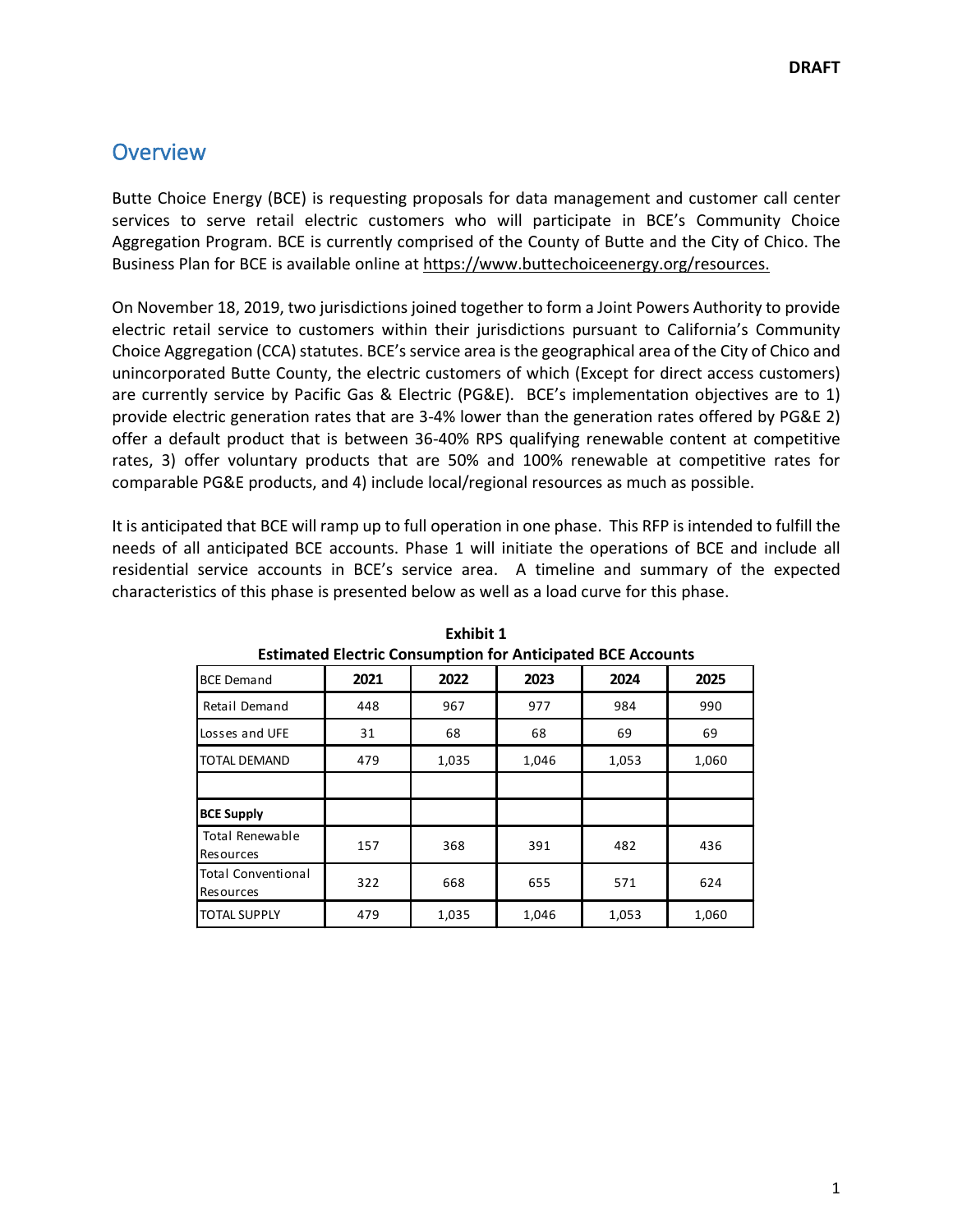| <b>Exhibit 2</b><br><b>Butte Choice Energy</b> |                             |  |  |  |
|------------------------------------------------|-----------------------------|--|--|--|
|                                                | Eligible<br><b>Accounts</b> |  |  |  |
| Residential                                    | 91,582                      |  |  |  |
| <b>Small Commercial</b>                        | 9,671                       |  |  |  |
| <b>Medium Commercial</b>                       | 672                         |  |  |  |
| Large Commercial                               | 303                         |  |  |  |
| Industrial                                     | 10                          |  |  |  |
| Street Lighting & Traffic                      | 1,479                       |  |  |  |
| <b>Agricultural &amp; Pumping</b>              | 1,976                       |  |  |  |
| <b>Total</b>                                   | 105,694                     |  |  |  |

## <span id="page-3-0"></span>Submissions, Questions, and Anticipated Schedule

The RFP will be conducted in accordance with the schedule set forth below.

| Release RFP                              | January 28, 2020          |
|------------------------------------------|---------------------------|
| Deadline for Question Submittal          | February 12, 2020         |
| Responses posted to website              | February 19, 2020         |
| <b>Proposal Submission Deadline</b>      | February 28, 2020         |
| <b>Finalist Selection/Interviews</b>     | February 29-March 9, 2020 |
| <b>Finalize Staff Recommendations</b>    | March 9, 2020             |
| Award of Contract and Notification       | March 13, 2020            |
| <b>Contract Completion/Commence Work</b> | April 1, 2020             |

## <span id="page-3-1"></span>Term of Agreement

The anticipated duration of the agreement will be thirty-six (36) months. The term of agreement shall begin on/around April 1, 2020.

## <span id="page-3-2"></span>Proposal Information, Organization, and Content

If awarded, the bidder's proposal in response to this RFP will be incorporated into a final agreement between BCE and the selected contractor. All Proposals shall contain, at a minimum, the following information:

1. Cover Letter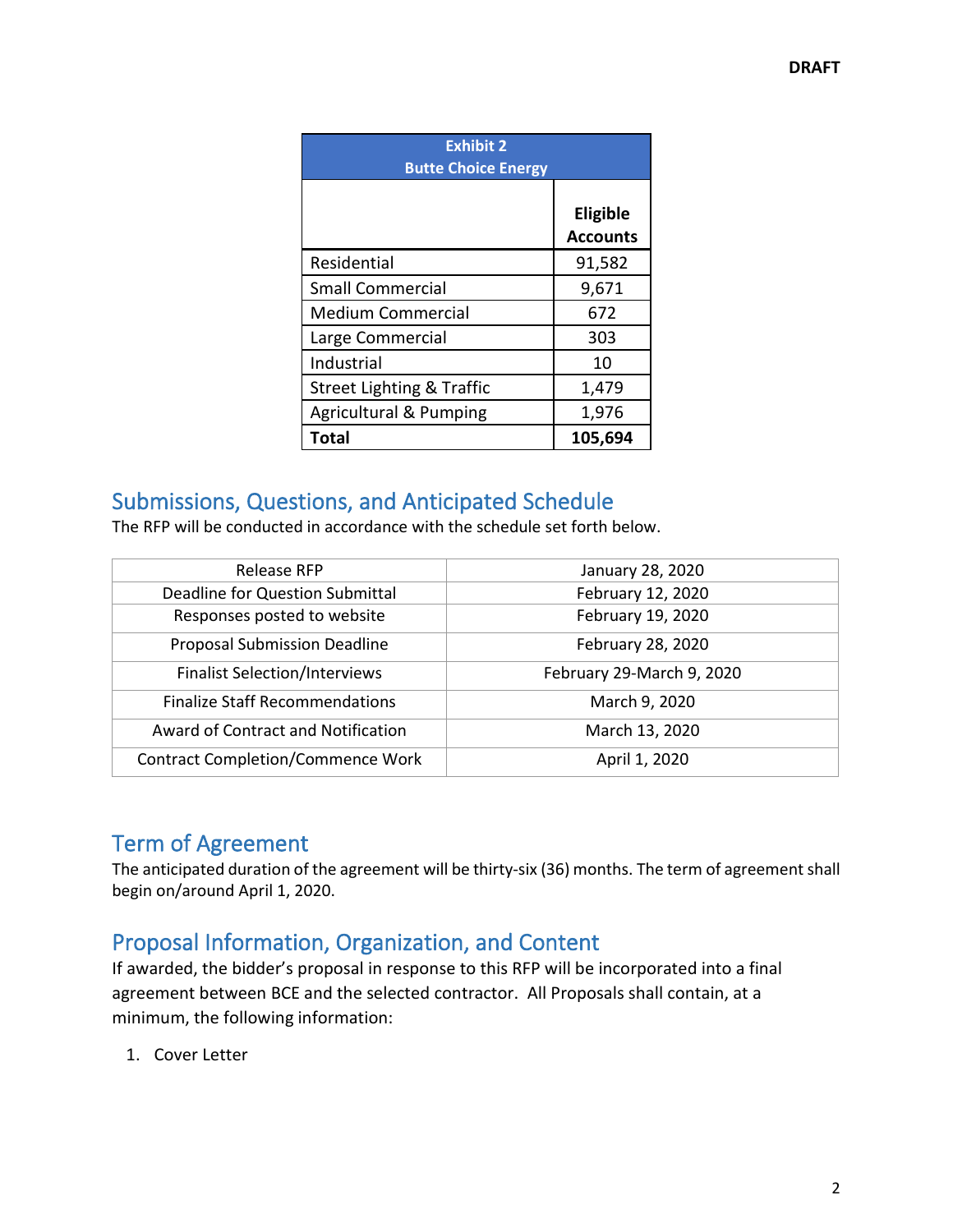The cover letter should be brief (two pages maximum) and provide a short synopsis of the Proposer's approach to completing tasks and delivering project products and services. Describe how the delivery of services will be provided. If a team arrangement is proposed, BCE will recognize the integrity and validity of Proposer's team provided that:

- The arrangements are clearly identified, and relationships are fully disclosed; **and** a primary (Lead) Proposer is designated who will be responsible for all contract performance.
- The signature of the individual authorized/obligated to commit the bidder to this project is included.
- In signing proposal, statement that the bidder agrees that the terms of proposal and the costs as submitted are firm for a period of 120 days from proposal due date, unless otherwise negotiated with BCE.

The cover letter should also include

- The RFP number and title
- Name and address of proposing firms and/or individuals
- Phone and email address of sole or lead proposer
- Primary contact person
- 2. Table of Contents

This section should include clear identification of the materials by section and. Page numbers.

3. Bidder's Capabilities

All Proposals must provide a comprehensive description of the Bidder's qualifications and capabilities applicable to the Scope of Services section of this RFP.

4. Scope of Services

Please refer to the Scope of Services section for detailed requirements. Bidders are encouraged to propose enhancements or procedural or technical innovations to the Scope of Services that do not materially deviate from the objectives or content of services included in this RFP. Bidder(s) shall:

- Provide a narrative, which addresses the Scope of Work, and shows understanding of the needs and requirements of BCE.
- Describe the approach to completing the tasks specified in the Scope of services. The work plan shall be of such detail to demonstrate the bidder's ability to accomplish the project objectives.
- Outline sequentially the activities that would be undertaken in completing the tasks and specify who would perform them and what the associated costs would be.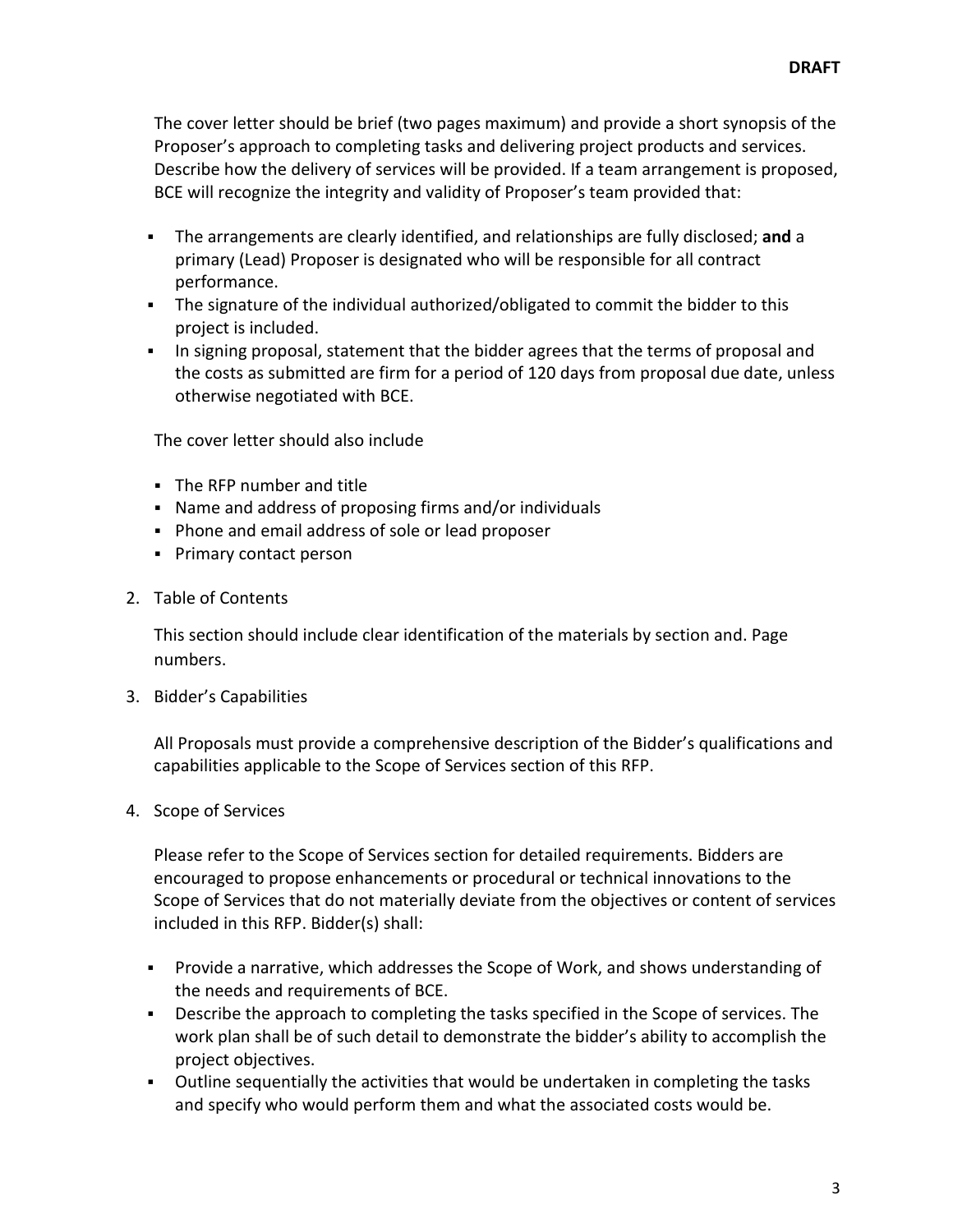- Furnish a project schedule for completing the tasks in terms of elapsed weeks from the project commencement date.
- If Identify methods that bidder(s) will use to ensure quality control as well as budget and schedule control for the project.
- Identify any special issues, problems or risks that are likely to be encountered in this project and how the bidder(s) would propose to address them.
- 5. Schedule

Please include a detailed schedule which lists milestones and estimated completion dates for each of the tasks.

6. Proposed Budget and Cost of Services

Please include an estimated budget and fee itemizations by year and task including travel expenses. Include all costs that may be relevant to the services proposed.

7. References

Please provide three (3) references, including names and contact information, for which you have performed similar work. References should not include any BCE member agencies, interim staff or Board members.

8. Project Team Staffing

Please include biographies and relevant experience of key staff and management personnel who would be assigned to the project.

9. Company Overview

Please provide the following for your company:

- Official registered name, address, main telephone number, and toll-free number(s).
- Primary key contact name, title, address (if different from above address), direct telephone number(s).
- Brief history, including year established, relevant financial information, and relevant experience with CCAs.
- The proposer or any guarantor must provide the following: (1) Audited financial statements from the prior two years of operations, (2) A credit rating from two of the following: Standard & Poors, Moody's, or Fitch Investor Services from the most recent rating agency report.

10. Statement of No Conflict/Anti-Trust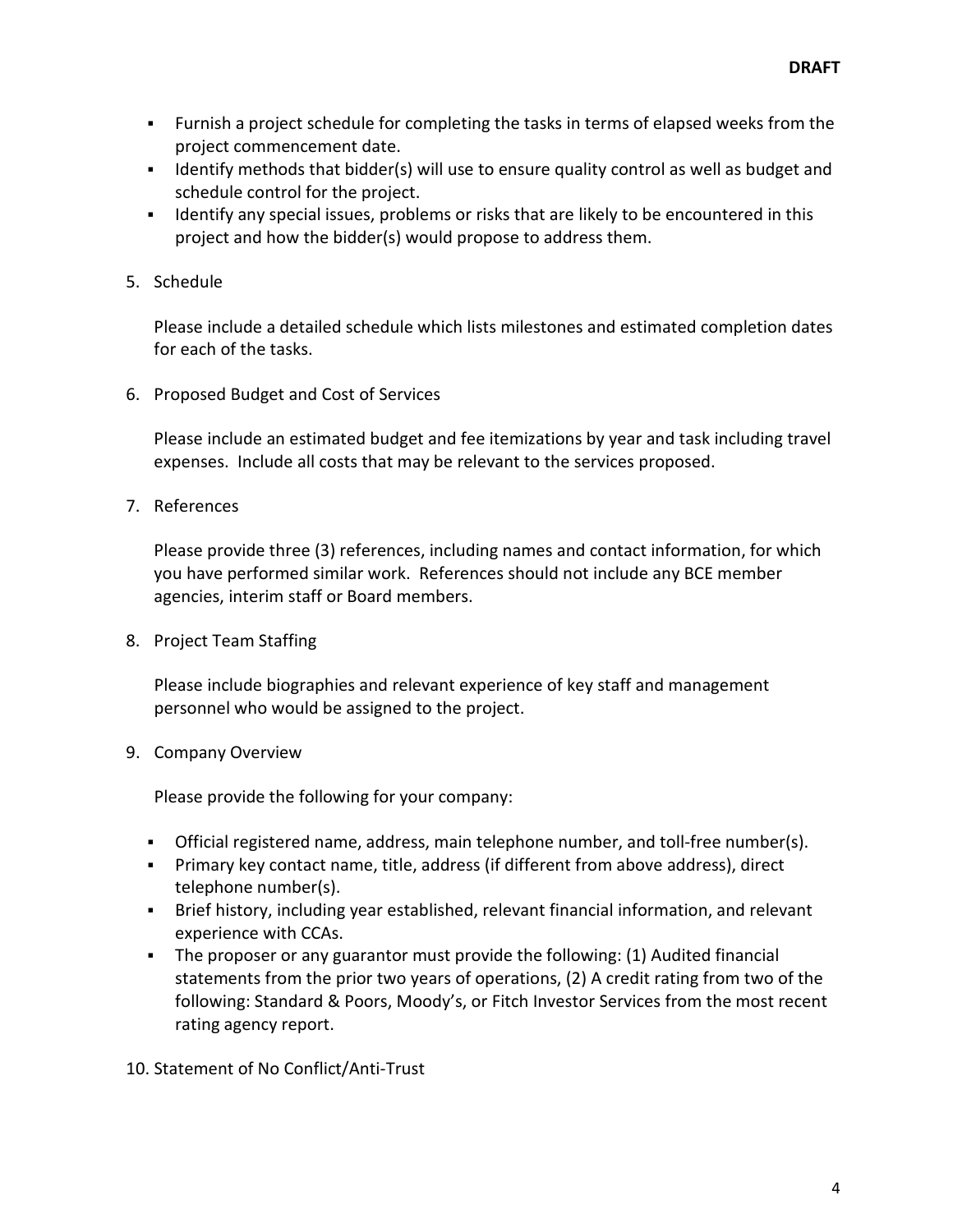Please provide a statement that describes how bidder(s) will adhere to anti-trust and collusion laws while providing service to BCE. Also provide a statement that confirms that bidder(s) and any subconsultants responding to this RFP shall avoid organizational conflicts of interest which would restrict full and open competition in this procurement and subsequent procurements. An organizational conflict of interest means that due to other activities, business units, relationships or contracts that bidder(s) would be unable, or potentially unable, to render impartial assistance or advice to BCE consistent with the requirements of California Government Code section 1090; or that a bidder's objectivity in performing the work identified in the Scope of services is or might otherwise be impaired; or bidders have an unfair competitive advantage.

## <span id="page-6-0"></span>Bid Evaluation Criteria

BCE reserves the right to consider other factors than those specified above and to request additional information from suppliers. Through issuance of this RFP, BCE makes no commitment to any supplier that it will be awarded a contract to provide the solicited services. BCE reserves the right to discontinue this RFP process at any time for any reason. Proposals that fail to meet the RFP requirements may be rejected; however, BCE may waive minor irregularities in proposals if so doing would be in the best interest of BCE. BCE reserves the right to request additional information from any/all respondents as part of the selection process.

Proposals will be evaluated based on the following non-exhaustive factors and will be scored using a 100-point maximum.

| <b>Evaluation Criteria</b>                               | <b>Points Possible</b> |
|----------------------------------------------------------|------------------------|
| <b>Contractor Capability and Experience</b>              | 25                     |
| Management, Personnel and Qualifications                 | 25                     |
| References                                               | 25                     |
| Cost to BCE:                                             | 25                     |
| Clarity and cost for pre-launch and post-launch services |                        |

As reflected in the evaluation criteria, contract award will not be based solely on cost, but on a combination of factors as determined to be in the best interest of BCE. After evaluating the proposals and any oral interviews, BCE reserves the right to further negotiate the proposed work and/or method and amount of compensation.

Any award of a contract resulting from this RFP will be based upon the most responsive Proposal whose offer will be the most advantageous to BCE in terms of cost, functionality, effectiveness in meeting goals and objectives, and other factors as specified elsewhere in this RFP, as determined solely by BCE decision makers. BCE reserves the right to:

- 1. Disqualify any and all Proposals that are not submitted in accordance with the required format described in this RFP
- 2. Reject any and all Proposals submitted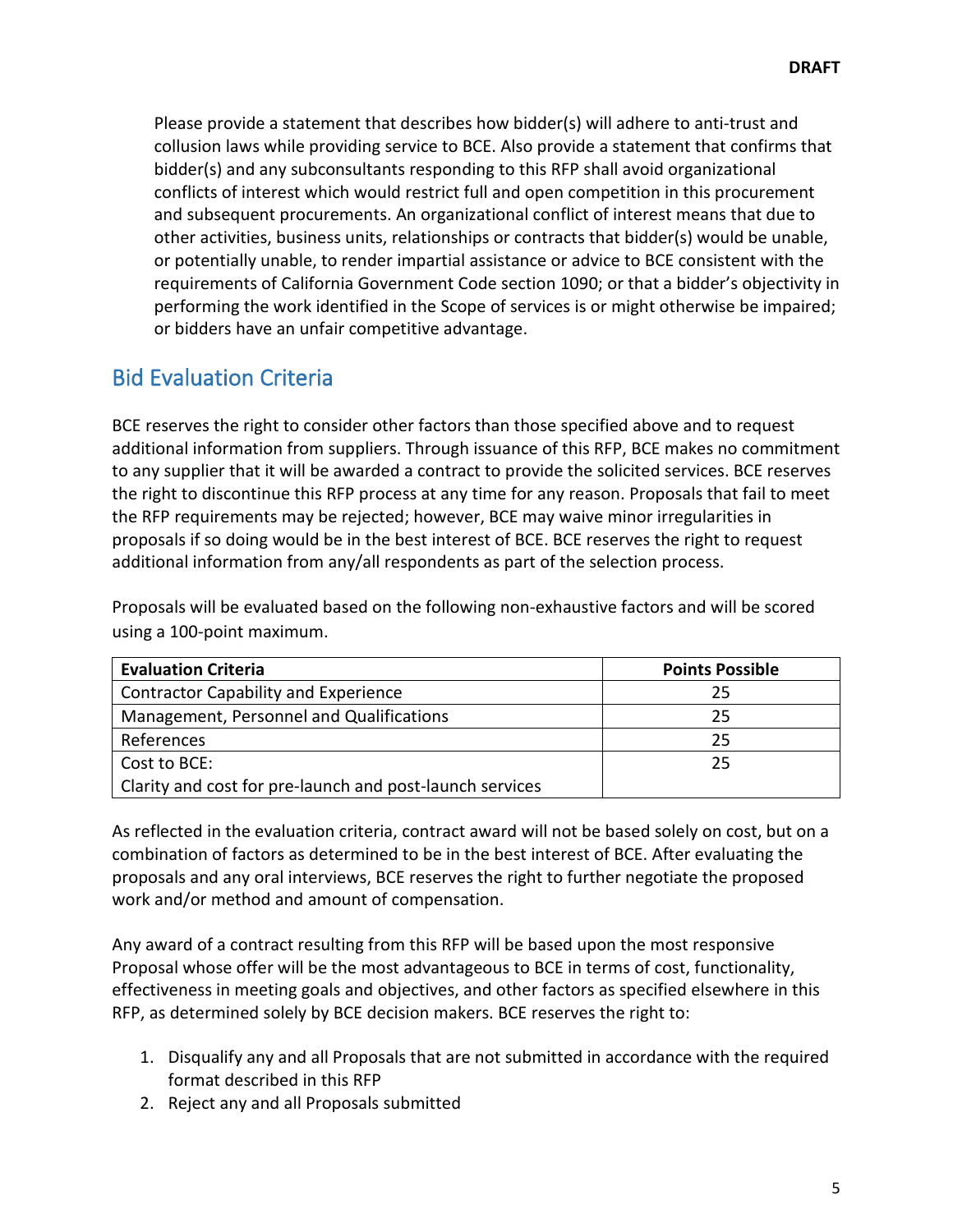- 3. Request additional information
- 4. Issue Addenda to this RFP
- 5. Award all, part, or none of the work contemplated in this RFP
- 6. Remedy errors in the RFP
- 7. Cancel the entire RFP
- 8. Issue a subsequent RFP
- 9. Approve or reject the use of a particular subcontractor/supplier
- 10. Negotiate with any, all or none of the Proposers. If BCE is unable to negotiate a final contract
- 11. Terms and Conditions that are acceptable to BCE, BCE reserves the right to award the contract to another Proposer
- 12. Accept other than the lowest priced Proposal
- 13. Award a contract without interviews, discussions or negotiations

## <span id="page-7-0"></span>Scope of Services

Respondents to this RFP should bid on all components of the RFP BCE welcomes bids from both single service providers and teams of providers. A total bid price for all noted services below is requested.

BCE seeks proposals for data manager and call center services to support BCE's customer enrollment, billing, and call center activities. A list of the requested services follows.

#### <span id="page-7-1"></span>Electronic Data Exchange Services

- Receive and process CCA service requests (CCASRs) from PG&E which specify the changes to a BCE customer's account status such as a rate class change or opening/closing of an account.
- Obtain customer usage data from the PG&E's server, including hourly interval usage data at billing level quality.
- Communicate and store the amount to be billed by PG&E for services provided by BCE.
- **•** Receive and store payment transactions toward BCE charges from PG&E after payment is received by the PG&E from customers.

#### <span id="page-7-2"></span>Reporting

Prepare reports for BCE including the following:

- **Submit a monthly generation extract file to Western Renewable Energy Generation Information Intergy** System (WREGIS) on BCE's behalf.
- Daily and monthly report of billing information (usage, amount, customer information, etc.) and payment transactions received.
- Weekly report of delinquent accounts, exceptions (usage delayed, usage received but unbilled, usage gaps, etc.), and accounts added and dropped.
- **•** Monthly report of billing errors, billing timeliness, customer call center inquiries received, average time required to respond to the inquiry, and percentage of issues resolved.
- **Other reports as may be proposed by the service provider.**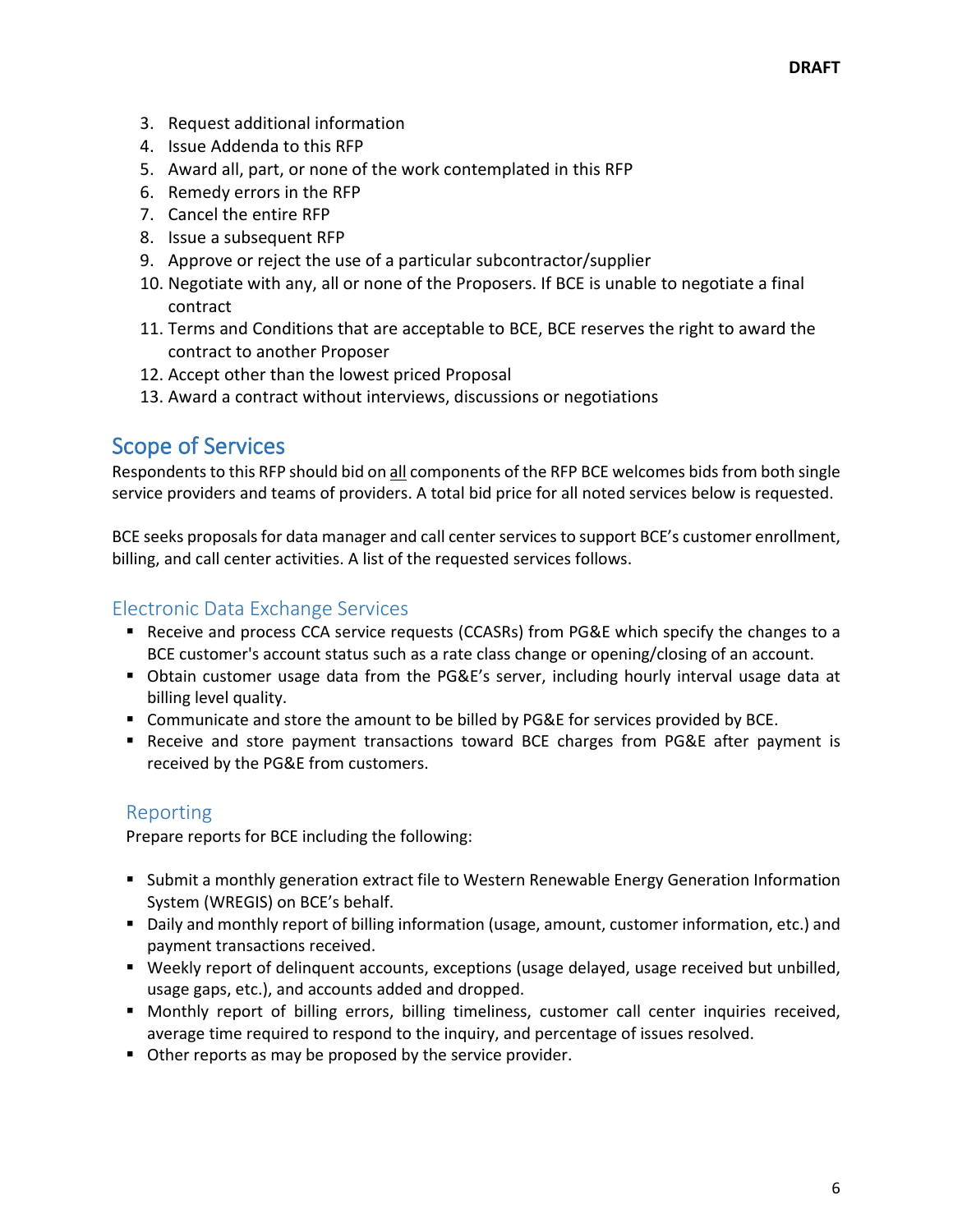## <span id="page-8-0"></span>Customer Information System

- Establish an operational customer relationship management system within 30 days of contract execution, and establish an operational customer information system within 60 days of contract execution.
- Allow BCE to have functional access to the online database to add customer interactions and other account notes, to view customer email or written letter correspondence within online database, or view PG&E bills for BCE customers.
- Maintain a customer database of all BCE customers and identify each customer's enrollment status, rate tariff election, payment history, collection status, on-site generating capacity, if applicable, and any correspondence with the customer.
- Maintain and provide as-needed historical usage data on all customers for up to five years.
- Maintain accessible archives of billing records for all BCE customers from the start of BCE Service or a period of no less than five years.
- Maintain and communicate as needed record of customers who have been offered service with BCE but have elected to opt out, either before or after starting service with BCE.
- Maintain and communicate as needed records of net energy metering credits and generation data for customers to be posted on bill and settled at least annually.
- Store historical SmartMeter usage data, as received by the MDMA, for a 48-hour window.
- When requested by BCE, place program charges on the relevant customer account, identified by Service Agreement ID (SAID).
- **Identify customers participating in various BCE programs in database.**
- Include various program payment information in all relevant reports. Perform quarterly BCE program reviews to assess appropriate customer charge level.
- Maintain all customer data according to BCE's customer privacy policy and the requirements of relevant California Public Utilities Commission Decisions including D.12-08-045, including a daily backup process.
- Maintain a data management provider security breach policy.

## <span id="page-8-1"></span>Customer Call Center

- **Provide professional Interactive Voice Response (IVR) recordings for CCA customer call center.**
- **Provide option for IVR self-service and track how many customers start and complete self-service** options without live-agent assistance.
- Staff a call center, during any CCA statutory enrollment period, 24 hours a day 7 days a week to process opt out requests.
- Staff a call center during Non-Enrollment Period between the hours of 8 AM and 5 PM PPT Monday through Friday, excluding BCE and PG&E holidays.
- **Provide sufficient call center staffing to meet the requirements set forth herein, including** designating BCE specific agents to the extent needed to provide for full functionality and a call center supervisor that will serve as the main point of contact between BCE and the customer call center staff.
- **Provide sufficient number of data manager experts available to manage escalated calls between** the hours of 8 AM and 5 PM PPT Monday through Friday, excluding BCE and PG&E holidays ("Regular Business Hours").
- Adhere to the following performance standards during non-enrollment periods:
- A minimum of 75% of all calls will be answered within 20 seconds.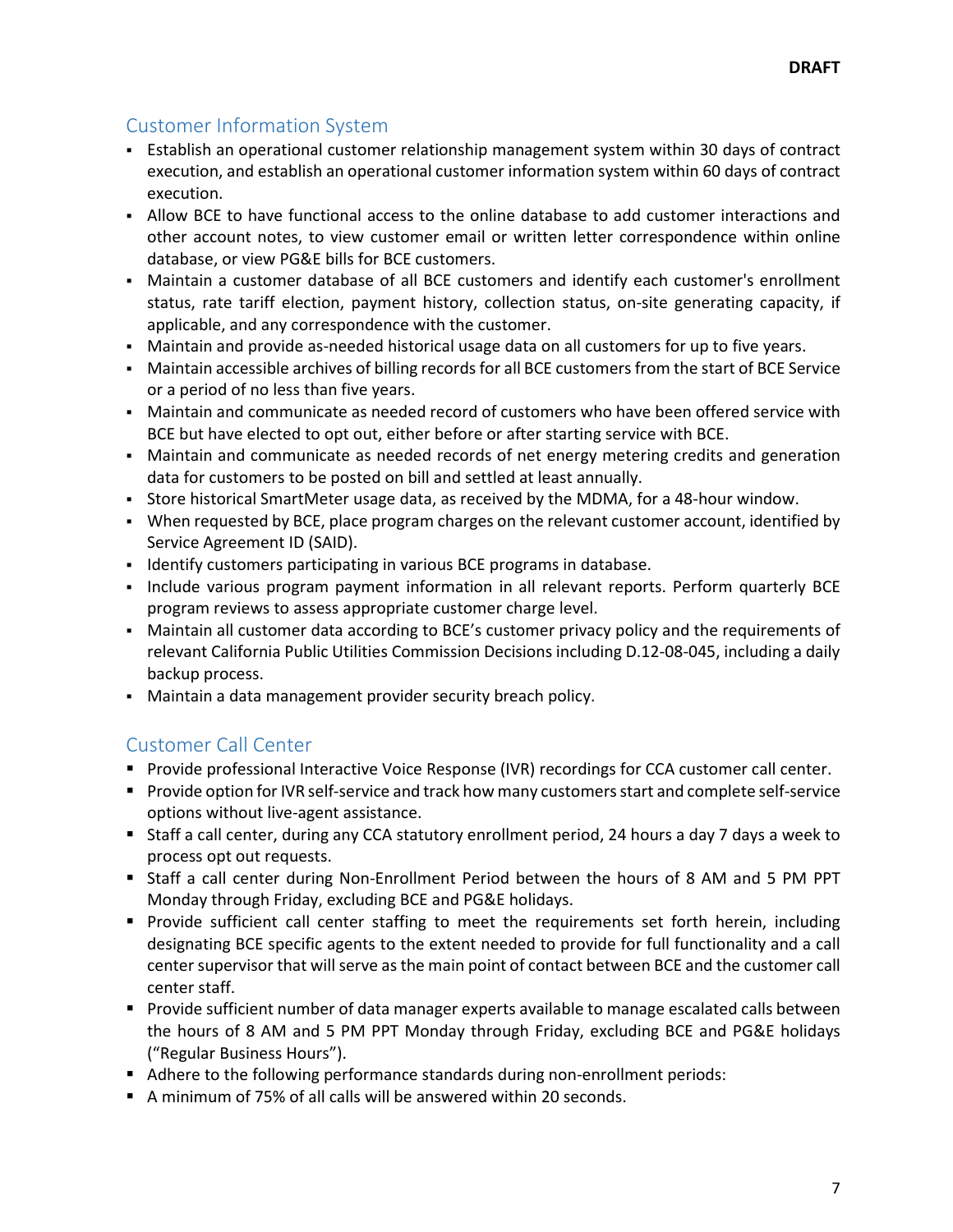- A minimum of 98% of all calls will be answered within 3 minutes.
- 100% of voicemail messages answered within one (1) business day.
- 100% of emails receive an immediate automated acknowledgement.
- 95% of emails receive a customized response within one (1) business day.
- 100% of emails receive a customized response within three (3) business days.
- Achieve a no greater than 5% abandon rate for all calls.
- Adhere to the following performance standards during Enrollment Periods:
- A minimum of 75% of all calls will be answered within 60 seconds.
- A minimum of 95% of all calls will be answered within 3 minutes.
- 100% of voicemail messages answered within one (1) business day. iv. 100% of emails receive an immediate automated acknowledgement.
- 95% of emails receive a customized response within one (1) business day. vi. 100% of emails receive a customized response within three (3) business days. vii. Achieve a no greater than 10% abandon rate for all calls.
- **Provide monthly reports that demonstrate whether performance standards have been met.**
- Provide callers with the estimated hold time, if applicable. Provide an automated 'call back' option for callers who will be put on hold for an estimated five minutes or longer.
- **Record all inbound calls and make recordings available to BCE staff upon request. Maintain an** archive of such recorded calls for a minimum period of 24 months.
- **Track call center contact quality with criteria including:**
- Use of appropriate greetings and other call center scripts
- **Courtesy and professionalism**
- Capturing key customer data
- **Providing customers with correct and relevant information**
- **First-contact resolution**
- Accuracy in data entry and call coding
- Grammar and spelling in text communication (email and chat)
- Evaluate customer satisfaction through voluntary customer surveys that ask general questions about call quality, call resolution, and how satisfied the customer was with the service received.
- Respond to customer inquiries received through email, fax, or web-portal. Receive calls from BCE customers referred to provider by PG&E and receive calls from BCE customers choosing to contact provider directly without referral from PG&E.
- **Provide the call center number on PG&E invoice allowing BCEA customers to contact the call** center. Collect and/or confirm current email, mailing address and phone number of customers and add to or update database during inbound call.
- Collect permission (via voice recording, email request, or electronic form submittal) from customers to send electronic correspondence instead of printed mail.
- **•** Respond to telephone inquiries from BCE customers using a script developed and updated quarterly by BCE. For questions not addressed within the script, refer inquiries either back to PG&E or to BCE.
- Respond to customer inquiries within 24 hours, excluding weekends and holidays, including inquiries received either through telephone calls, email, fax or web-portal.
- **Offer bi-annual cross training to PG&E call center in coordination with BCE.**
- **Participate in coordination meetings, at BCE request, to promote the resolution of any customer** service issues. Such meetings may include BCE management/ staff and may require on-site participation by Provider's management/staff.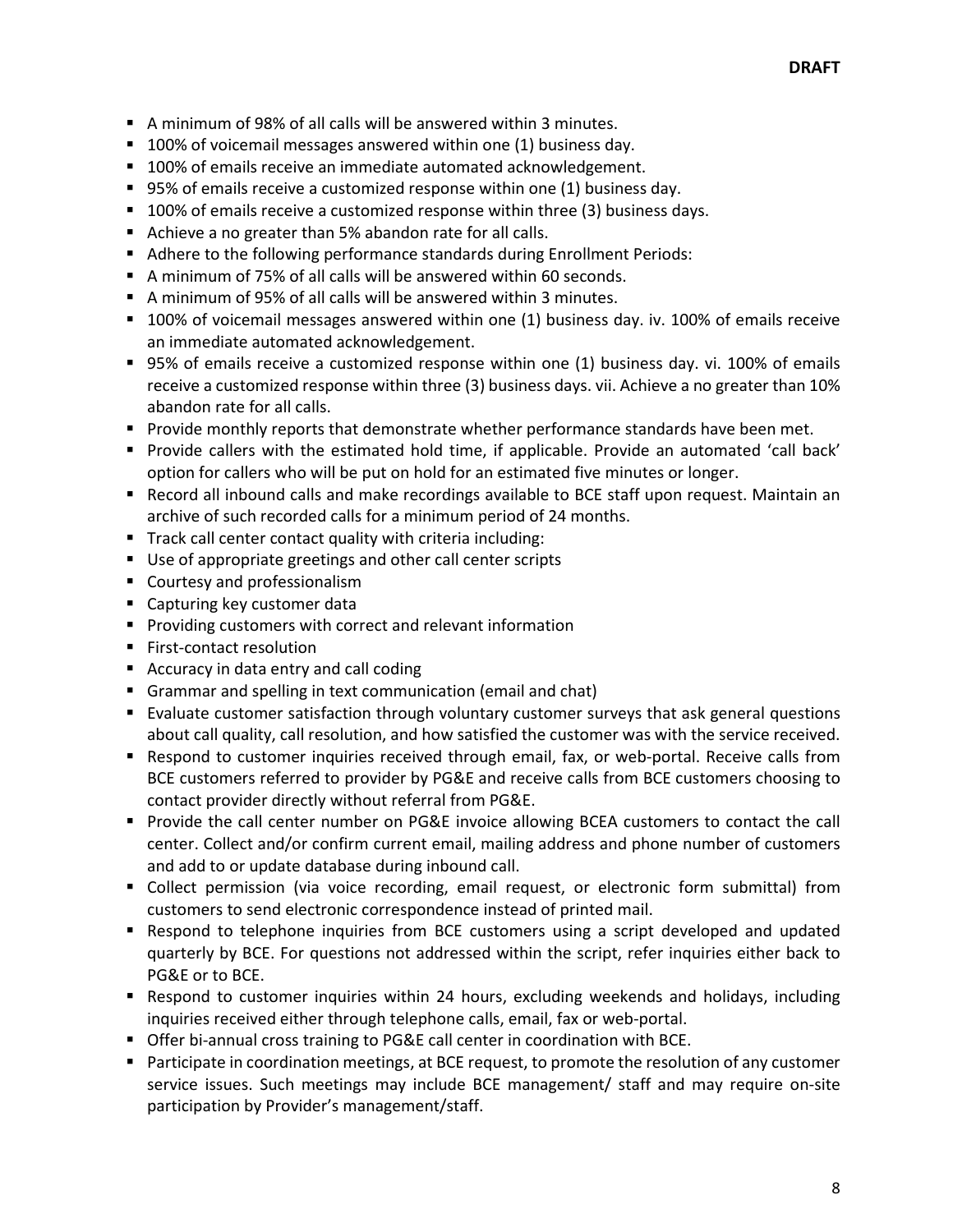- **E** Ensure monthly status reports are provided during the first week of each month.
- **Provide weekly status reports during statutory enrollment periods.**
- Use commercially reasonable efforts to make Spanish speaking call center staff available to customers during regular business hours.
- Provide translation services for inbound calls for at least the following languages: Spanish, Mandarin, Tagalog, and Vietnamese.
- Create and maintain online and downloadable forms for the BCE website so that customers may perform program related tasks including but not limited to changing their account status to enroll or opt out of various BCE programs. These program changes will be integrated into the customer relationship management system during an hourly sync process
- Host BCE meetings with call center management and representatives on a bimonthly basis.

#### <span id="page-10-0"></span>Billing Administration

- Maintain a table of rate schedules, provided by BCE, and calculate bills.
- Apply PG&E account usage against applicable BCE rates.
- Review application of BCE rates to PG&E accounts to ensure that the proper rates are applied to the accounts.
- Provide timely billing information to the PG&E to meet the PG&E's billing window.
- Use commercially reasonable efforts to remedy billing errors in a timely manner, within no more than one billing cycle.
- Check preliminary bills from PG&E for reasonableness before the bills are sent out.
- Maintain a table of rate schedules offered by BCE to its customers.
- Send certain BCE program charges for non-BCE customers, when supported by PG&E, based on information provided to provider by BCE.
- Send certain BCE program charges as a separate line item to PG&E for placement on monthly bill during term of repayment.
- Apply PG&E account hourly interval usage data for all BCE customers against applicable rate to allow for customer billing.
- Review application of BCE rates to PG&E accounts to ensure that the proper rates are applied to the accounts.
- Timely submit billing information for each customer to PG&E to meet PG&E's billing window.
- Use commercially reasonable efforts to remedy billing errors for any customer in a timely manner, no more than one billing cycle.
- Assist with settlement process for net energy metering customers on at least an annual basis and potentially monthly by identifying eligible customers, providing accrued charges and credits, and providing mailing list to BCE designated printer.
- Provide customer mailing list to BCE designated printer for new move-in customer notices and opt out confirmation letters routinely within 7 days of enrollment or opt out.
- Send an BCE provided letter to customers that are overdue. If no payment is received from the customer after a certain amount of time, issue a CCASR to return customer to PG&E.

#### <span id="page-10-1"></span>Settlement Quality Meter Data

**Service provider shall provide BCE or its designated scheduling coordinator with settlement** quality meter data (SQMD) as required by the CAISO.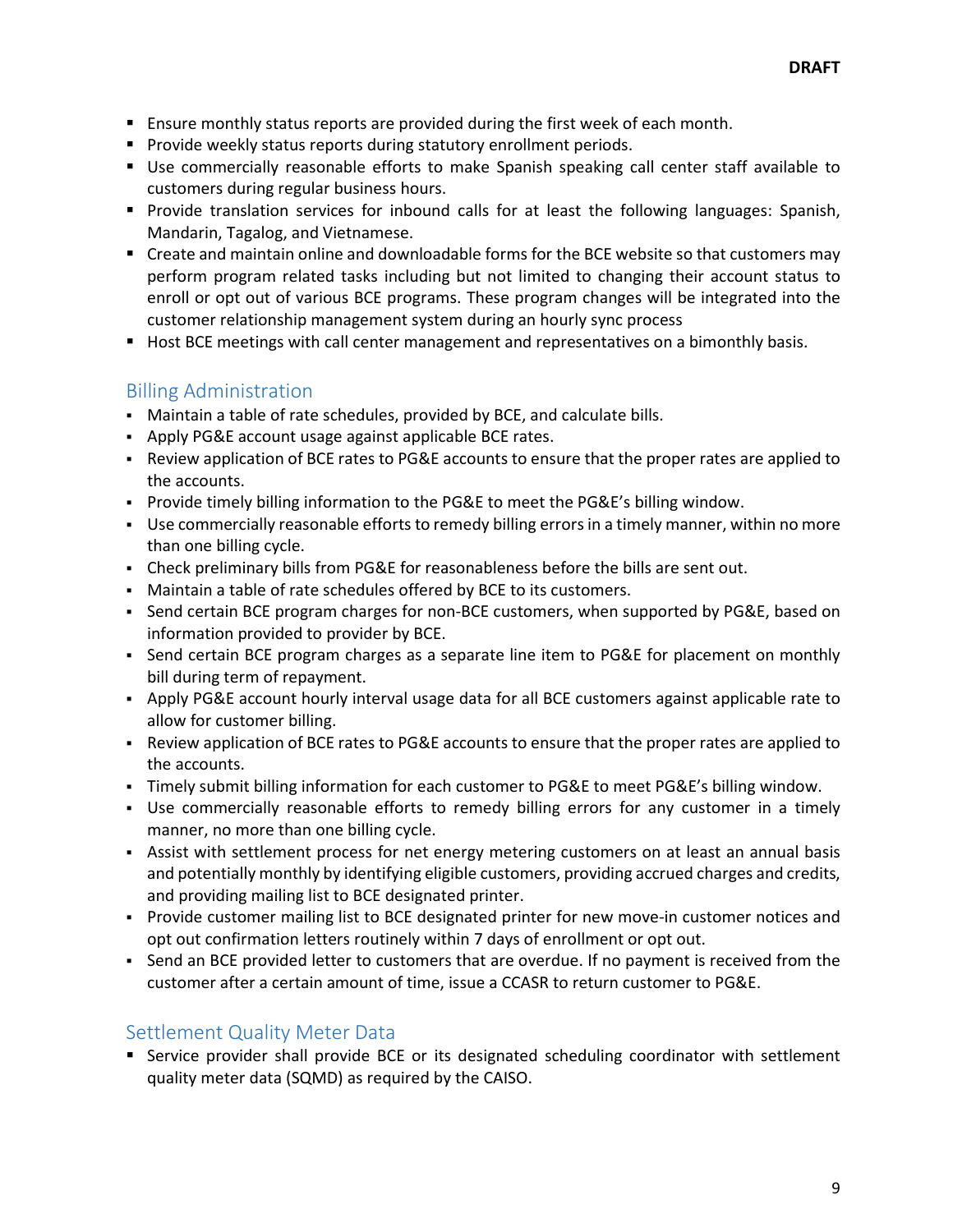On BCE's request, service provider will submit SQMD directly to the CAISO on behalf of BCE or its designated scheduling coordinator.

## <span id="page-11-0"></span>RFP Requirements

All service providers must include the following information:

- 1. Proposals must include a description of the proposed invoicing process for the service provider to BCE. BCE is requesting proposals that provide for monthly invoices to be delivered no later than the fifteenth day of the month for products/services provided during the previous calendar month.
- 2. All proposals must indicate the date after which the proposed prices are no longer valid and subject to re-pricing.
- 3. The service provider or any guarantor must provide the following: (1) Audited financial statements from the prior two years of operations, (2) If available, a credit rating from two of the following: Standard & Poors, Moody's, or Fitch Investor Services from the most recent rating agency report.
- 4. Attached to this RFP is Appendix A. Please respond to the questions in Appendix A and submit answers with your proposal.
- 5. Any questions regarding this RFP should be directed to:

Amber Nyquist (425) 889-2700 ext 216 [nyquist@eesconsulting.com](mailto:kshelton@ceo.lacounty.gov)

## <span id="page-11-1"></span>Supplier Proprietary Information

Information submitted in response to this RFP will be used by the County or its designated representatives, including consultants, solely for the purpose of evaluating this RFP. Proprietary data should be specifically identified on every applicable page of the service provider's submittal; service providers should mark or stamp applicable pages as "Confidential" or "Proprietary." Reasonable care will be exercised so that information clearly marked as proprietary or confidential will be kept confidential, except as required by law or regulatory authority. The County and its employees and consultants will not be liable for the accidental disclosure of such data, even if it is marked.

## <span id="page-11-2"></span>Proposal Delivery

Responses to this RFP must be received electronically by 5:00 p.m. Pacific Time on February 28, 2020.

Amber Nyquist nyquist@eesconsulting.com